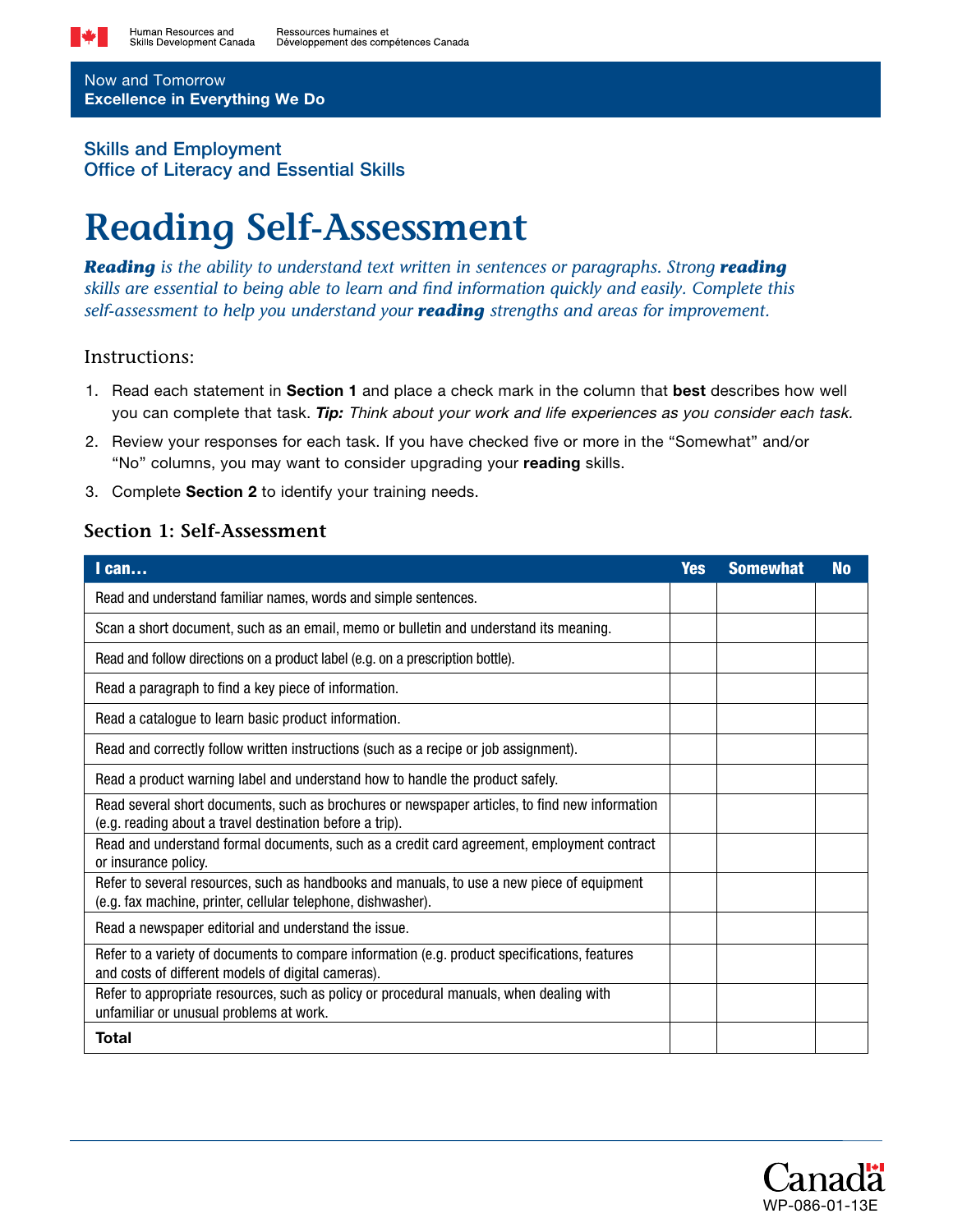# **Section 2: Personal Development**

Completing this section will help you make informed training decisions.

- Look at the "Yes" column in Section 1 to identify your reading strengths and record them below.
- Look at the "Somewhat" and/or "No" columns in Section 1 to identify the areas that you need to develop or strengthen and record them below.

#### NUMERACY STRENGTHS:

I am confident that I can…

E.g. read and follow directions on a product label.

| . .           |  |
|---------------|--|
| ∩<br><u>.</u> |  |
| ∩<br>J.       |  |

*Tip:* Consider using your strengths to help a colleague, friend or family member improve their *reading* skills.

#### AREAS FOR IMPROVEMENT:

I would like to improve my ability to…

E.g. refer to a variety of documents to compare information.

| ⌒       |  |  |
|---------|--|--|
| C<br>J. |  |  |

*Tip:* When developing your training plan, focus on improving one or two **reading** areas at a time.

# **Literacy and Essential Skills—for LEARNING, WORK and LIFE**

To learn more about literacy and essential skills and other related tools, visit **[hrsdc.gc.ca/essentialskills.](http://hrsdc.gc.ca/essentialskills)**